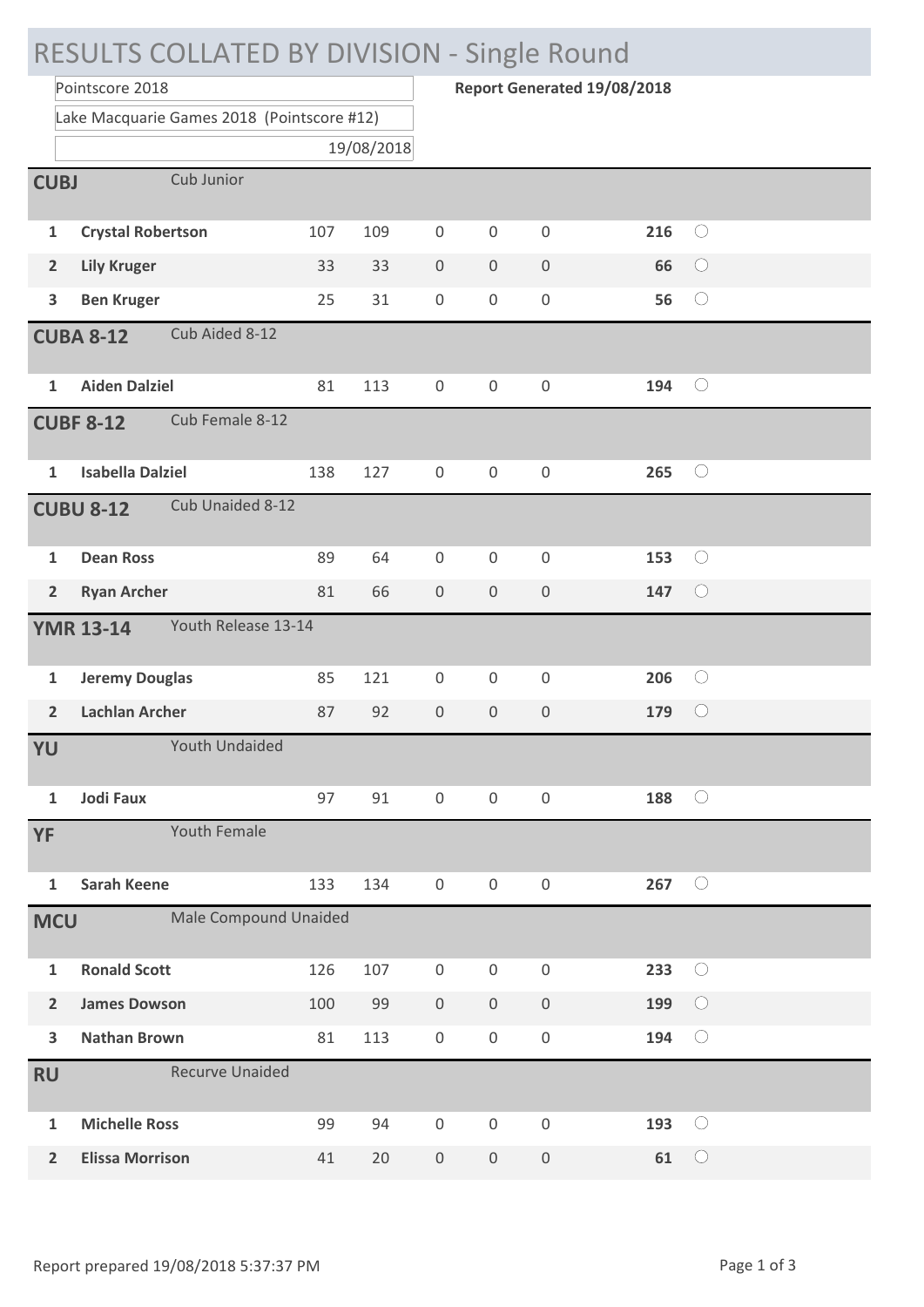Pointscore 2018

Lake Macquarie Games 2018 (Pointscore #12)

19/08/2018

| Traditional<br><b>TRAD</b>                         |                        |     |                     |                     |                     |                     |     |             |  |
|----------------------------------------------------|------------------------|-----|---------------------|---------------------|---------------------|---------------------|-----|-------------|--|
| $\mathbf{1}$                                       | <b>Daniel Ross</b>     | 113 | 110                 | $\boldsymbol{0}$    | $\mathsf{O}\xspace$ | $\mathbf 0$         | 223 | $\bigcirc$  |  |
| $\overline{2}$                                     | <b>David Saillard</b>  | 100 | 113                 | $\mathsf{O}\xspace$ | $\mathsf{O}\xspace$ | $\mathsf{O}\xspace$ | 213 | $\bigcirc$  |  |
| 3                                                  | <b>Paul Lovelock</b>   | 108 | 102                 | $\mathsf{O}\xspace$ | $\boldsymbol{0}$    | $\mathsf 0$         | 210 | $\bigcirc$  |  |
| $\overline{\mathbf{4}}$                            | <b>Trevor Evans</b>    | 96  | 92                  | $\mathsf{O}\xspace$ | $\mathsf{O}\xspace$ | $\mathsf{O}\xspace$ | 188 | $\bigcirc$  |  |
| 5                                                  | <b>Peter Craft</b>     | 69  | 111                 | $\mathsf{O}\xspace$ | $\mathsf{O}\xspace$ | $\mathsf 0$         | 180 | $\bigcirc$  |  |
| $\boldsymbol{6}$                                   | <b>Robin Dalziel</b>   | 73  | 106                 | $\mathsf{O}\xspace$ | $\mathsf{O}\xspace$ | $\mathsf{O}\xspace$ | 179 | $\bigcirc$  |  |
| $\overline{7}$                                     | <b>Robert McBride</b>  | 80  | 97                  | $\boldsymbol{0}$    | $\boldsymbol{0}$    | $\mathsf 0$         | 177 | $\bigcirc$  |  |
| 8                                                  | <b>Craig Reay</b>      | 53  | 48                  | $\mathsf{O}\xspace$ | $\mathsf{O}\xspace$ | $\mathsf{O}\xspace$ | 101 | $\bigcirc$  |  |
| 9                                                  | <b>Allan McKerrow</b>  | 92  | $\mathbf 0$         | $\boldsymbol{0}$    | $\mathsf{O}\xspace$ | $\mathsf{O}\xspace$ | 92  | $\bigcirc$  |  |
| 10                                                 | <b>Nathan McKerrow</b> | 67  | $\mathbf 0$         | $\mathsf{O}\xspace$ | $\mathsf{O}\xspace$ | $\mathsf 0$         | 67  | $\bigcirc$  |  |
|                                                    |                        |     |                     |                     |                     |                     |     |             |  |
| <b>Master Senior Release &gt; 50</b><br><b>MSR</b> |                        |     |                     |                     |                     |                     |     |             |  |
| $\mathbf{1}$                                       | <b>Darren Ross</b>     | 140 | 146                 | $\mathsf{O}\xspace$ | $\mathsf{O}\xspace$ | $\mathsf 0$         | 286 | $\bigcirc$  |  |
| $\overline{2}$                                     | <b>Mark Firth</b>      | 140 | 130                 | $\mathsf{O}\xspace$ | $\mathsf{O}$        | $\mathsf 0$         | 270 | $\bigcirc$  |  |
| $\overline{\mathbf{3}}$                            | <b>Norman Sager</b>    | 102 | 133                 | $\mathsf{O}\xspace$ | $\mathsf{O}\xspace$ | $\mathsf 0$         | 235 | $\bigcirc$  |  |
| $\overline{\mathbf{4}}$                            | <b>Dion Minns</b>      | 112 | 93                  | $\mathsf{O}\xspace$ | $\mathsf{O}\xspace$ | $\mathsf{O}\xspace$ | 205 | $\bigcirc$  |  |
| 5                                                  | <b>Paul Jurskis</b>    | 87  | 107                 | $\mathsf{O}\xspace$ | $\boldsymbol{0}$    | $\mathsf{O}\xspace$ | 194 | $\bigcirc$  |  |
| Senior Master Class >65<br><b>SMC</b>              |                        |     |                     |                     |                     |                     |     |             |  |
| $\mathbf{1}$                                       | <b>Tom Hancock</b>     | 134 | 121                 | $\mathsf 0$         | $\mathbf 0$         | $\mathbf 0$         | 255 | $\bigcirc$  |  |
| $\overline{2}$                                     | <b>Gary Dawson</b>     | 108 | 107                 | $\overline{0}$      | $\mathsf{O}\xspace$ | $\mathsf{O}\xspace$ | 215 | $\bigcirc$  |  |
| $\overline{\mathbf{3}}$                            | <b>Allan Park</b>      | 131 | $\mathsf{O}\xspace$ | $\mathsf{O}\xspace$ | $\boldsymbol{0}$    | $\mathsf{O}\xspace$ | 131 | $\bigcirc$  |  |
| HC                                                 | <b>Hunter Class</b>    |     |                     |                     |                     |                     |     |             |  |
| $\mathbf{1}$                                       | <b>Jason Archer</b>    | 142 | 144                 | $\boldsymbol{0}$    | $\mathbf 0$         | $\mathsf{O}\xspace$ | 286 | $\bigcirc$  |  |
| $\overline{2}$                                     | <b>Micheal McRae</b>   | 137 | 144                 | $\mathsf{O}\xspace$ | $\mathsf{O}\xspace$ | $\mathsf{O}\xspace$ | 281 | $\odot$ Tie |  |
| $\overline{\mathbf{3}}$                            | <b>Colin Keene</b>     | 142 | 139                 | $\mathsf{O}\xspace$ | $\boldsymbol{0}$    | $\mathsf{O}\xspace$ | 281 | $\odot$ Tie |  |
| $\overline{\mathbf{4}}$                            | <b>GREG RAWLINSON</b>  | 141 | 132                 | $\mathsf{O}\xspace$ | $\mathsf{O}\xspace$ | $\mathsf{O}\xspace$ | 273 | $\bigcirc$  |  |
| 5                                                  | <b>John Hester</b>     | 137 | 131                 | 0                   | $\mathsf{O}$        | $\boldsymbol{0}$    | 268 | $\bigcirc$  |  |
| $\boldsymbol{6}$                                   | <b>James Cooze</b>     | 132 | 133                 | $\mathsf{O}\xspace$ | $\mathsf{O}\xspace$ | $\mathsf{O}\xspace$ | 265 | $\bigcirc$  |  |
| $\overline{\mathbf{z}}$                            | <b>Pete Gabriel</b>    | 133 | 122                 | $\mathsf{O}\xspace$ | $\boldsymbol{0}$    | $\mathsf{O}\xspace$ | 255 | $\bigcirc$  |  |
| 8                                                  | <b>Craig Forbes</b>    | 126 | 121                 | $\mathsf{O}\xspace$ | $\mathsf{O}\xspace$ | $\mathsf{O}\xspace$ | 247 | $\bigcirc$  |  |
|                                                    |                        |     |                     |                     |                     |                     |     |             |  |